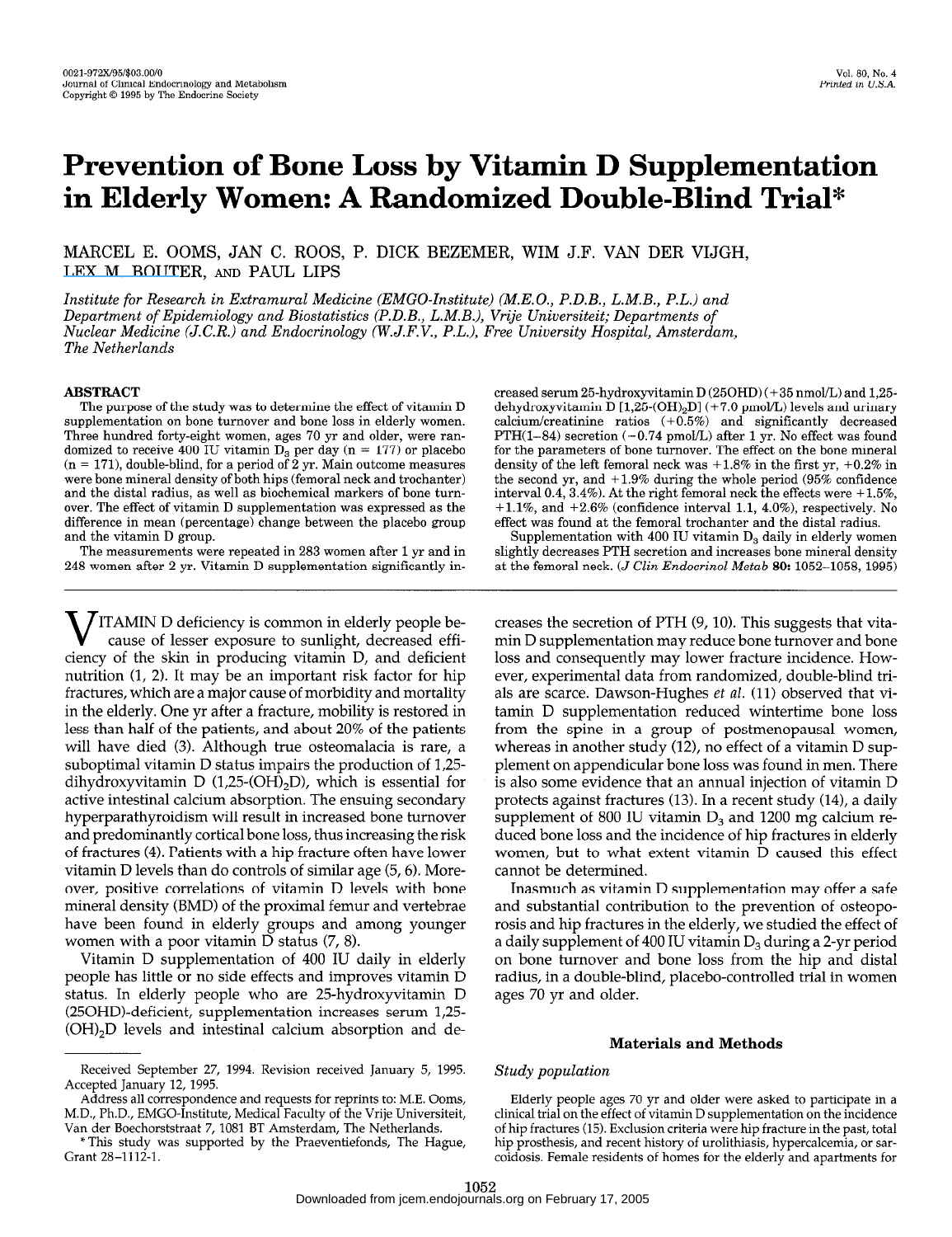the elderly were asked to participate in an additional study involving BMD and biochemical measurements. The women had to be reasonably mobile in order to be able to visit the hospital for BMD measurements, which were performed at baseline  $(t_0)$ , after 1 yr  $(t_1)$ , and after 2 yr  $(t_2)$ . The protocol was approved by the hospital Ethical Committee, and all participants gave informed consent.

#### Intervention, randomization, and compliance

The subjects were randomized to receive either 400 IU vitamin  $D_3$  or placebo, 1 tablet daily, during a 2-yr study. Randomization was performed by the hospital pharmacy, and double-blinding was assured. Compliance was established by questionnaire, by pill counting, and by measuring serum 250HD levels in blood at  $t_0$  and  $t_1$ . If participants were suspected of poor compliance resulting from memory problems, the nursing staff were asked to supervise the taking of the trial medication or to administer it.

# BMD measurements

BMD was measured at  $t_0$ ,  $t_1$ , and  $t_2$  by single-photon absorptiometry (SPA, Norland OsteoAnalyzer, Norland Corp., Fort Atkinson, WI) at the distal radius of the dominant foreann. The long-term coefficient of variation (CV) in a group of 27 volunteers and osteoporotic patients was 3.1% (unpublished local data). BMD of both hips was measured using dual-energy x-ray absorptiometry (DXA, Norland XR-26) at the femoral neck and trochanter. After collecting the data, all DXA scans were reanalyzed with the most recent Norland software version 2.3.0, optimizing the localization and angle of the regions of interest in subsequent scans of the subjects in order to enhance the intraindividual precision. The long-term CV in a group of 50 volunteers and osteoporotic patients was 2.1% for the femoral neck and 2.4% for the femoral trochanter (unpublished local data). During the study period, the drift did not exceed 0.5%, as measured daily using a spine phantom.

## Questionnaires

Height and body weight were measured while the participants wore indoor clothes and no shoes. Height was measured using a stadiometer. Participants were asked to bring their current medication. They were also asked whether preparations containing vitamin D had been used at any time during the previous 12 months. Current calcium intake was estimated at  $t_0$ ,  $\bar{t}_1$ , and  $t_2$  using a questionnaire restricted to dairy products, which underestimated calcium intake by 200-300 mg/day (16).

#### Biochemical measurements

 $B_1$  fasting urine (17) were obtained from fasting urine from fasting urine from fasting from fasting from fasting from fasting from fasting from fasting from fasting from fasting from fasting from fasting from fasting f subject subjects and 2 in alsung urine (17) were obtained from fasting subjects at  $t_0$  and  $t_1$ . Osteocalcin was measured using an RIA kit from the Incstar Corporation (Stillwater, MN). Serum intact PTH  $[PTH(1-84)]$ was measured in plasma using a two-step immunochemical method involving amino-terminal immuno-extraction followed by a midregion immunoassay. The interassay CV of this method is  $10.2\%$  (18). Serum calcitonin was measured in 200 women at  $t_0$  and  $t_2$  using an RIA kit from the Nichols Institute (San Juan Capistrano, CA) to measure native calcitonin (1–32). The serum 25OHD and 1,25-(OH)<sub>2</sub>D measurements at  $t_0$ and t<sub>1</sub> were performed in the same run after storage at  $-20$  C using a competitive protein-binding assay after purification by acid phase exinaction and gradient high periodinance inquid chromatography. The  $m_{\rm d}$  and  $m_{\rm d}$  interassay  $\sim$  vs are  $3\%$  and  $6\%$  for  $25\text{O}$  iD and  $6\%$  al 15% for  $1,25$ -(OH)<sub>2</sub>D, respectively (19). Serum bone-specific alkaline phosphatase was determined using a wheat germ lectin-precipitation method, with an interassay CV of  $6.8\%$  (20). Measurement of serum sex-hormone binding globulin (SHBG) at  $t_0$  was performed using an immunoradiometric assay kit from Farmos Diagnostica (Oulunsalo, Finland) with an interassay CV of 5.3%. Urinary hydroxyproline was measured by high performance liquid chromatography with an interassay CV below 3.2% (21) and expressed as hydroxyproline/creatinine ratio. Serum alkaline phosphatase, calcium, phosphate, albumin, and creatinine were measured using standard laboratory methods. Serum calcium was corrected for serum albumin using the following equation: corrected calcium = calcium +  $[40 - \text{albumin (g/L)} \times 0.02 \text{ mmol/L}$ .

# Statistical analysis

Statistical analysis was performed using SPSS-PC. The data on the treatment assignment were joined to the other data immediately before the statistical analyses and were made anonymous in order to maintain blinding. Differences in drop-out rates were analyzed with  $\chi^2$  tests with Yates correction or Fisher's Exact Tests when appropriate. The effect of vitamin D supplementation on the biochemical variables was defined as the difference in mean change of biochemical measurements between the vitamin D group and the placebo group and was analyzed with analysis of variance. The change in BMD during the whole period was analyzed with analysis of variance for repeated measurements. For each participant, bone loss was calculated as percentage change. The effect of vitamin D supplementation was defined as the difference in mean change of BMD (%) between the vitamin D group and the placebo group during the period at issue; a positive effect indicated a relative gain in the vitamin D group. The effect of vitamin D supplementation at  $t_1$  and  $t<sub>2</sub>$ , and modification of this effect, was analyzed with linear multiple regression analysis, checking for linearity of the relation, normal distributions, and constancy of variance of the residuals. The calcium intake was averaged for the study periods at issue. Other significant determinants of bone loss were added to the model to enhance precision and to correct for potential confounding variables. When necessary, logarithmic transformations were performed to normalize variance for parametric tests. Serum 25OHD values were corrected for season according to a multivariate model (22). All reported P values are two-sided.

# Results

A total of 348 women were randomized to vitamin  $D(n =$ 177) or placebo treatment ( $n = 171$ ). The baseline characteristics are presented in Table 1. There were no substantial differences in these characteristics between the groups. One woman who appeared to have hypercalcemia at baseline was excluded from further participation. One participant in the vitamin D group reported a rash that disappeared after discontinuing the trial medication. At the second and third visit, 6 and 5 women in the placebo group and 7 and 2 women in the vitamin D group, respectively, seemed to be taking a supplement containing vitamin D, and these were excluded from the analysis. In 283 and alian D, and these were excluded from the analysis. In 200 and 248 women, respectively, the measurements were repeated at  $t_1$  and  $t_2$ . The reasons for not having a follow-up measurement are presented in Table 2. The drop-out rate was 19% in the first  $\frac{110}{2}$  in the second  $\frac{1}{2}$  and  $\frac{200}{2}$  for the whole study period. yt, 11% in the second yt, and 25% for the whole study period.<br>The drop-out rate was somewhat greater in the placebo group, The drop-out rate was somewhat greater in the place of group,  $P = 0.08$  for the total period), although  $P = 0.12$  in the dirst yr,  $P = 0.08$  for the total period), although none of the differences were significant.

#### Compliance

The compliance in the women who had repeated measureme compilance in the women who had repeated measurements was good. According to the yearly questionnaire, 85% used one tablet daily, and 14% used between three and six tablets weekly at  $t_1$  as well as at  $t_2$ . The analysis of the remaining tablets showed a slightly better compliance in the second study yr. In the first yr,  $63\%$  had used between six and seven tablets weekly, and 4% had used less than three weekly; in the second yr, these compliance rates were  $78\%$  and  $1\%$ , respectively. Of the women receiving the vitamin D supplement, only 5 participants (3%) did not achieve a serum 25OHD level higher than 30 nmol/L at  $t_1$ , whereas 68.4% of the participants in the placebo group had serum levels below 30 nmol/L.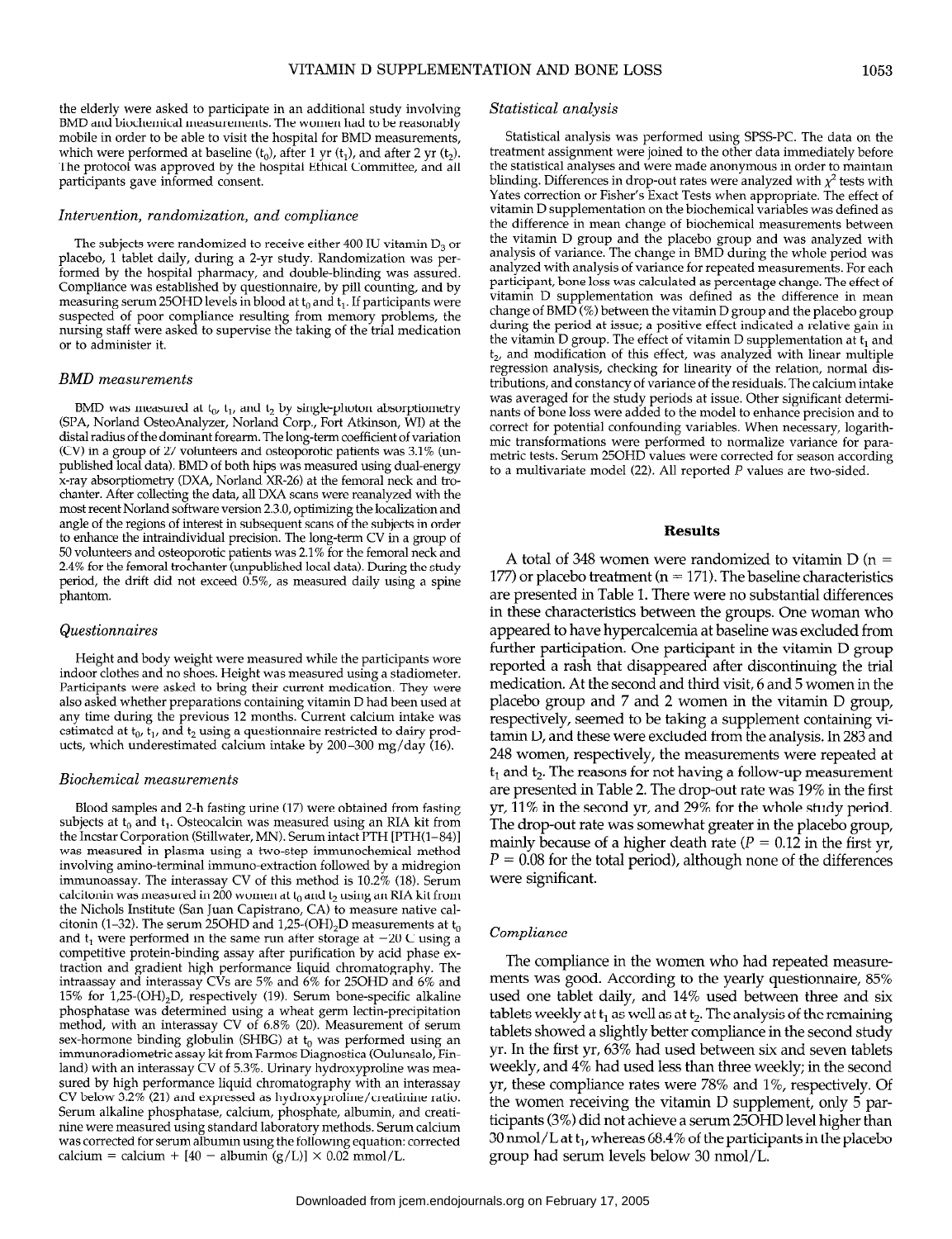|                                           | Vitamin D $(n = 177)$ |             |        | Placebo $(n = 171)$ |
|-------------------------------------------|-----------------------|-------------|--------|---------------------|
|                                           | Mean                  | SD          | Mean   | SD                  |
| Variable                                  |                       |             |        |                     |
| Age $(yr)$                                | 80.1                  | 5.6         | 80.6   | 5.5                 |
| Years since menopause                     | 32.6                  | 7.5         | 32.3   | 6.5                 |
| Body weight (kg)                          | 70.6                  | 10.9        | 71.5   | 11.7                |
| BMI $(kg/cm2)$                            | 28.1                  | 4.1         | 28.6   | 4.0                 |
| BMD, left femoral neck $(g/cm^2)$         | 0.697                 | 0.111       | 0.707  | 0.106               |
| BMD, right femoral neck $(g/cm^2)$        | 0.700                 | 0.124       | 0.698  | 0.105               |
| BMD, left femoral trochanter $(g/cm^2)$   | 0.614                 | 0.113       | 0.630  | 0.111               |
| BMD, right femoral trochanter $(g/cm^2)$  | 0.608                 | 0.109       | 0.617  | 0.107               |
| BMD, distal radius $(g/cm^2)$             | 0.316                 | 0.078       | 0.318  | 0.083               |
| Skewed variable <sup><math>a</math></sup> | median                | percentiles | median | percentiles         |
| $25OHD$ (nmol/L)                          | 27.0                  | $19 - 36$   | 25.0   | $19 - 37$           |
| $1,25\text{-}(OH)_{2}D$ (pmol/L)          | 110                   | $89 - 138$  | 111    | $90 - 131$          |
| Calcium intake $(mg/day)^b$               | 876                   | 638-1101    | 859    | 644-1099            |
| SHBG (pmol/L)                             | 59                    | $41 - 79$   | 55     | $39 - 72$           |

BMI, body mass index; BMD, bone mineral density; SHBG, serum sex-hormone binding globulin.

a For skewed variables, median values and the 25th and 75th percentiles are given.

b From dairy products.

TABLE 2. Number of drop-outs by treatment category and followup year (Pl = placebo,  $D_3$  = vitamin D) and significance of the difference during the whole period

| Reason for drop-out    |       | t <sub>ո</sub> →tլ | t,→t, |              | τ∩→το     |
|------------------------|-------|--------------------|-------|--------------|-----------|
|                        | Pl    | D,                 | Pl    | $D_{\rm{2}}$ | $P$ value |
| Deceased               | 12    | 5                  | 9     | 6            | 0.08      |
| Reported side effect   |       |                    | 0     |              | 1.00      |
| Unable to visit hospi- | $5^a$ |                    | 3     |              | 0.17      |
| tal                    |       |                    |       |              |           |
| Other health problems  | 5     | $9^a$              | 3     | 8            | 0.23      |
| Not motivated          | 12    | 12                 | 2     | 6            | 0.65      |
| PHP                    | O     | 0                  | 0     |              | 1.00      |
| Hypercalcemia          | n     |                    | Ω     |              | $1.00\,$  |
| Use of bisphosphonate  | 2     | 0                  | n     |              | 0.29      |
| Total                  | 36    | 29                 | 17    | 22           | 0.75      |
| Remaining in study     |       | 283                | 248   |              |           |

PHP, primary hyperparathyroidism.

 $\alpha$  Of whom 2 agreed to BMD measurements at  $t_2$ , which are included in the results (total of 4).

# Biochemical results

The biochemical measurements at t, and t, are presented ine biochemical measurements at  $t_0$  and  $t_1$  are presented in Table 3. Vitamin D supplementation significantly increased serum 25OHD (+35 nmol/L) and  $1,25$ -(OH)<sub>2</sub>D (+7.0) pmol/L) levels at  $t_1$ . The median serum PTH $(1-84)$  value decreased in the vitamin D group, whereas there was a slight increase in the placebo group, the effect at  $t_1$  (-0.74 pmol/L)) being statistically significant. Serum calcitonin increased in the group treated with vitamin D, but there was a similar increase in the placebo group. Although serum osteocalcin, alkaline phosphatase, bone alkaline phosphatase, and urinary hydroxyproline/creatinine demonstrated a slight relative decrease at  $t_1$ , this effect of vitamin D supplementation was not significant. A significant relative increase was observed for the urinary calcium/creatinine ratio  $(+0.5\%)$ .

# Bone mineral measurements

Bone loss at t, and t, was expressed as the difference in Bone loss at  $t_1$  and  $t_2$  was expressed as the difference in 1. To enhance precision, weight loss was used as a covariate for all measurement sites, and serum SHBG at baseline was used for the trochanter and distal radius, as these were significantly related to bone loss at these measurement sites. Adding the covariates to the model did not markedly alter the results. The effect of vitamin D supplementation at  $t_2$  was an increase in BMD of 1.9% for the left and 2.6% for the right femoral neck. During the whole period  $(t_1$  and  $t_2$ ), a statistically significant gain was observed at the left and right femoral neck ( $P = 0.01$  and  $P = 0.002$ , respectively, analysis of variance for repeated measurements), and no significant effects were observed for the other measurement sites. In multiple regression analysis, the effects seemed to be most prominent in the first study yr  $(t_0$  to  $t_1$ ), in which the differences in change between the groups were 1.5% and 1.8% for the left and right femoral neck, respectively. In the second study yr ( $t_1$  to  $t_2$ ), minor positive effects were observed as study y (e<sub>1</sub> to e<sub>2</sub>), huntor positive effects were observed as wen, but these were not significant. To significant effects were found at the left and right trochanter and the distal radius.

# Modification

 $B = \frac{1}{2}$ baseline serum zouril, serum Sribu, and calcium intake were tested as potential modifiers of the effect of vitamin D on bone loss during the first yr. The effect of vitamin D supplementation seemed to be independent of baseline serum 25OHD as well as of serum 25OHD corrected for season (all  $P > 0.20$ ). A greater effect in favor of the vitamin D group was found at higher serum SHBG levels at all measurement sites. This modification was significant at the left femoral neck ( $P = 0.01$ ) and right femoral neck ( $P = 0.05$ ), and of borderline significance at the left trochanter ( $P = 0.08$ ), but not at the other measurement sites. At the left trochanter, a greater effect of vitamin D supplementation was found at lower calcium intakes ( $P = 0.004$ ). In contrast, the effect of vitamin D supplementation was greater at higher calcium intakes at the right femoral neck ( $P = 0.03$ ).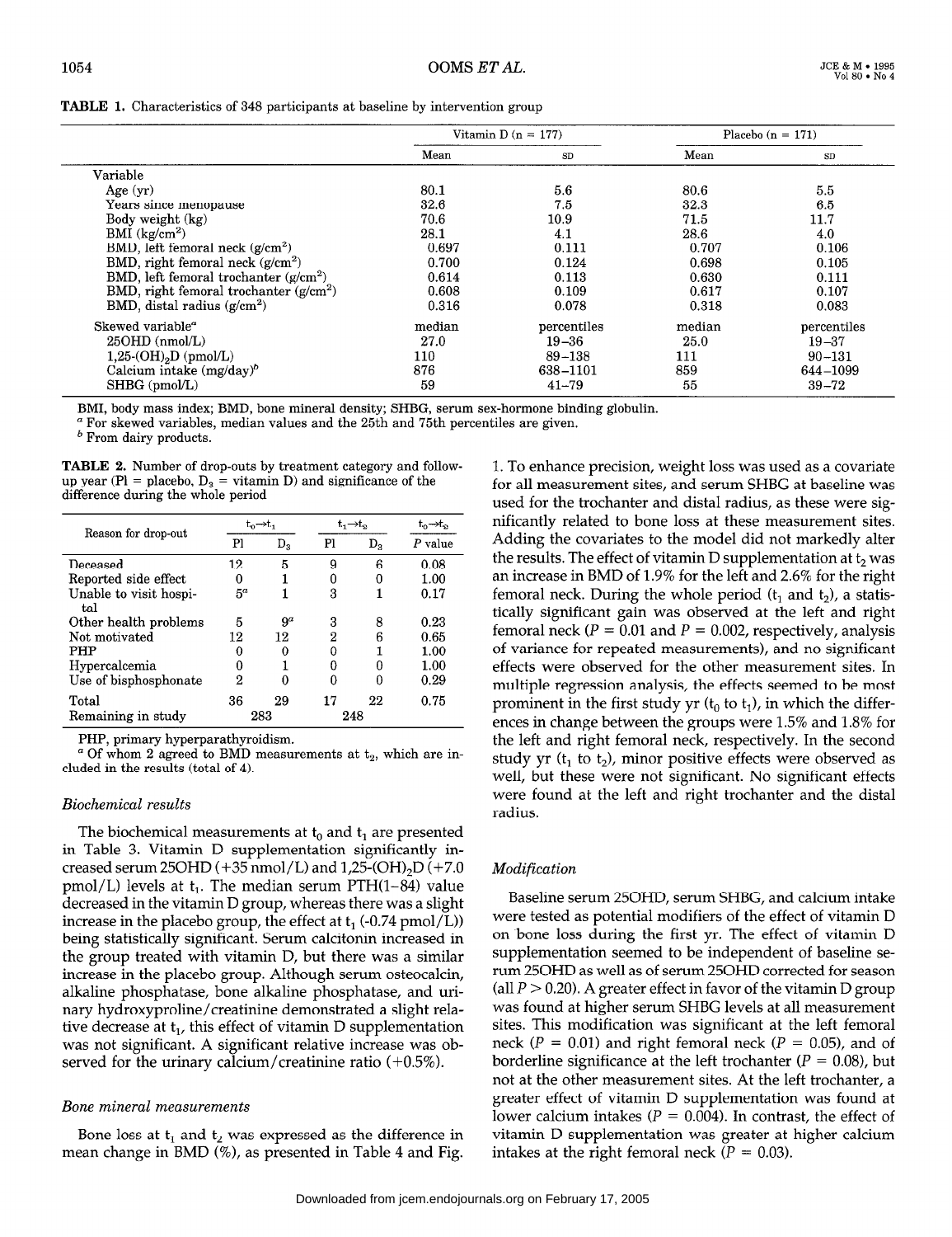|                                  |                  |        | $t_0$         |         | $t_1$         |                |
|----------------------------------|------------------|--------|---------------|---------|---------------|----------------|
|                                  |                  | Mean   | SD            | Mean    | <b>SD</b>     | $P_{\rm PUD3}$ |
| Serum concentration              |                  |        |               |         |               |                |
| Calcium (corrected) (mmol/L)     | P <sub>l</sub>   | 2.4    | 0.1           | 2.4     | 0.1           | 0.90           |
|                                  | $D_3$            | 2.4    | 0.1           | 2.4     | 0.1           |                |
| Phosphate (mmol/L)               | P <sub>1</sub>   | 1.0    | 0.1           | 1.1     | 0.2           | 0.83           |
|                                  | $\mathbf{D_{3}}$ | 1.1    | 0.1           | 1.1     | 0.1           |                |
| Serum concentration (skewed)     |                  | median | percentiles   | median  | percentiles   |                |
| 25OHD (nmol/L)                   | P1               | 26.0   | $19 - 37$     | 23.0    | $17 - 31$     | 0.001          |
|                                  | $D_3$            | 27.0   | $19 - 36$     | 62.0    | $52 - 70$     |                |
| $1,25\text{-}(OH)_{2}D$ (pmol/L) | Pi               | 114    | $90 - 135$    | 110     | $84 - 130$    | 0.03           |
|                                  | $\mathbf{D}_3$   | 111    | 93-138        | 115     | $94 - 133$    |                |
| $PTH(1-84)$ (pmol/L)             | Pi               | 3.5    | $2.7 - 5.0$   | 3.7     | $2.5 - 5.8$   | 0.005          |
|                                  | $D_3$            | 3.3    | $2.4 - 4.6$   | 3.1     | $2.3 - 4.1$   |                |
| Calcitonin $(pg/mL)^b$           | P <sub>1</sub>   | 5.2    | $2.8 - 9.5$   | 6.0     | $2.8 - 11.5$  | 0.38           |
|                                  | $D_3$            | 4.0    | $1.5 - 7.9$   | 5.6     | $3.2 - 8.0$   |                |
| Osteocalcin $(\mu g/L)$          | PI               | 3.4    | $2.7 - 4.5$   | $3.2\,$ | $2.4 - 4.2$   | 0.35           |
|                                  | $D_3$            | 3.7    | $2.7 - 4.9$   | 3.3     | $2.4 - 4.4$   |                |
| Alkaline phosphatase (U/L)       | PI               | 66     | $55 - 78$     | 66      | $54 - 76$     | 0.41           |
|                                  | $\mathbf{D}_3$   | 63     | $53 - 78$     | 62      | $53 - 74$     |                |
| Bone alkaline phosphatase        | Pi               | 28     | $22 - 34$     | 33      | $24 - 35$     | 0.50           |
| $(U/L)^c$                        | $D_3$            | 27     | $22 - 32$     | 28      | $22 - 34$     |                |
| Creatinine $(\mu \text{mol/L})$  | P <sub>1</sub>   | 83     | $76 - 94$     | 82      | $74 - 93$     | 0.83           |
|                                  | $D_3$            | 82     | $74 - 94$     | 83      | 75-96         |                |
| Hydroxyproline/creatinine        | P <sub>l</sub>   | 20     | $17 - 26$     | 19      | $16 - 24$     | 0.68           |
| $(\mu \text{mol/mmol})^d$        | $D_3$            | 21     | $16 - 26$     | 19      | $16 - 24$     |                |
| Calcium/creatinine (mmol/        | P <sub>1</sub>   | 0.31   | $0.17 - 0.47$ | 0.29    | $0.16 - 0.42$ | 0.03           |
| $mmol)^e$                        | $D_3$            | 0.27   | $0.16 - 0.41$ | 0.27    | $0.18 - 0.46$ |                |

**TABLE 3.** Mean and standard deviation (SD) or median and 25th and 75th percentiles for biochemical measurements at baseline  $(t_0)$  and after 1 yr intervention  $(t_1)$  with placebo (Pl) or vitamin D (D<sub>3</sub>) in 270 participants<sup>a</sup>

The P value  $(P_{\text{PID3}})$  refers to the statistical significance of the difference in mean change between the groups.

<sup>*a*</sup> Participants using vitamin D supplements at  $t_1$  are excluded (n = 13).

 $<sup>b</sup>$  Measured in 192 women at  $t_0$  and  $t_2$ .</sup>

' Measured in 158 patients.

 $d$  Hydroxyproline/creatinine ratio in fasting urine.

e Calcium/creatinine ratio in fasting urine.

**TABLE 4.** Mean change (%) in the first yr (n = 270), second yr (n = 241), and total period in the placebo (Pl) and vitamin D (D<sub>3</sub>) group, the difference in mean change between the groups and 95% confidence interval, and statistical significance over the whole period

|                          |      | $t_0 \rightarrow t_1$ |         | $t_1 \rightarrow t_2$ |         | $t_0 \rightarrow t_2$ |         | $t_0 \rightarrow t_1 \rightarrow t_2$ |
|--------------------------|------|-----------------------|---------|-----------------------|---------|-----------------------|---------|---------------------------------------|
|                          |      | Pl                    | $D_{3}$ | Pl                    | $D_{3}$ | P1                    | $D_{3}$ | $P^a$                                 |
| Left femoral neck        |      | $-1.5$                | 0.3     | 1.2                   | 1.3     | $-0.3$                | 1.6     |                                       |
|                          | diff | 1.8(0.6, 3.0)         |         | $0.2$ $(-1.4, 1.7)$   |         | 1.9(0.4, 3.4)         |         | 0.01                                  |
| Right femoral neck       |      | $-0.9$                | 0.5     | $-0.34$               | 0.7     | $-1.4$                | $1.2\,$ |                                       |
|                          | diff | 1.5(0.4, 2.6)         |         | $1.1 \ (-0.2, 2.3)$   |         | 2.6(1.1, 4.0)         |         | 0.001                                 |
| Left femoral trochanter  |      | $-1.7$                | $-1.0$  | 0.9                   | 0.4     | $-0.9$                | $-1.1$  |                                       |
|                          | diff | $0.7$ (-0.6, 1.9)     |         | $-0.5$ $(-2.2, 1.3)$  |         | $-0.2$ $(-1.9, 1.5)$  |         | 0.90                                  |
| Right femoral trochanter |      | $-1.1$                | $-1.5$  | 0.3                   | 0.8     | $-0.9$                | $-0.9$  |                                       |
|                          | diff | $-0.4$ $(-1.7, 0.9)$  |         | $0.5$ $(-1.2, 2.3)$   |         | $-0.0$ $(-1.7, 1.7)$  |         | 0.52                                  |
| Distal radius            |      | $-1.5$                | $-3.8$  | 1.5                   | 3.1     | $-2.4$                | $-2.7$  |                                       |
|                          | diff | $-2.4$ $(-5.5, 0.8)$  |         | $1.6 \; (-3.3, 6.4)$  |         | $-0.3$ $(-4.9, 4.3)$  |         | 0.25                                  |

a Analysis of variance for repeated measurements.

# Discussion

We found that supplementation with 400 IU vitamin Ds daily we round that supplementation with  $400$  IO vitamin  $D_3$  daily in elderly women improved the vitamin D status to that of the young adult range (23), slightly increased serum  $1,25$ -(OH) $_2$ D levels, slightly decreased PTH secretion, and increased BMD at the femoral neck. No effect on the parameters of bone turnover was observed, except for a small increase in the urinary calcium/creatinine ratio. Higher serum levels of  $1,25$ -(OH)<sub>2</sub>D may increase calcitonin secretion in elderly women (24), but this was not confirmed by our results.  $T$  increase in BMD at the femoral neck was most approximately in  $T$  and  $T$  approximately in  $T$  approximately in  $T$  and  $T$  approximately in  $T$  and  $T$  and  $T$  and  $T$  and  $T$  and  $T$  and  $T$  and  $T$  and  $T$  and  $T$ 

The increase in BMD at the femoral neck was most ap-

the second yr there was still some additional gain (0.2 and lie second yr there was still some additional gain  $(0.2$  and  $1.48$ 1.1%), although it was not statistically significant. Indeed, some of the effects of vitamin D supplementation can be expected to be confined to the first yr  $(4, 25)$ . Vitamin D supplementation may increase calcium availability, which may promote the mineralization of previously undermineralized bone and the rate at which new bone is mineralized (26). The lower serum PTH levels will reduce bone turnover, thus decreasing the remodeling space and the quantity of new bone with lower mineral content (25). However, this could not be confirmed by a decrease in the markers of bone turnover. Although all were lower in the vitamin D group,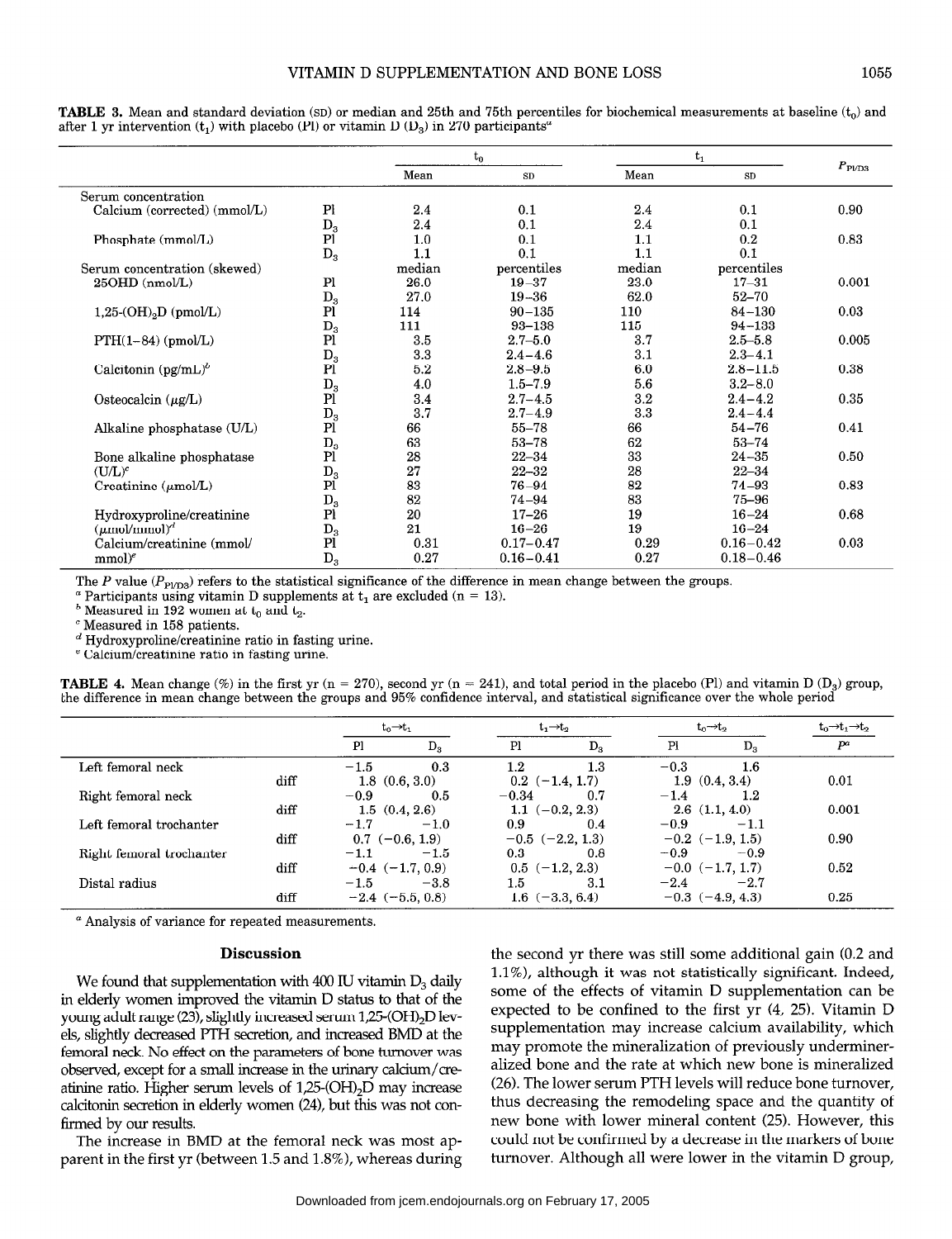

FIG. 1. Effect of vitamin D supplementation on bone loss by study yr. The standard error is indicated by *error bars.*  $P < 0.05$ ,  $P < 0.01$ .

none of the observed effects were statistically significant.  $1,25\text{-}(OH)_{2}D$  is known to stimulate osteocalcin and alkaline phosphatase production in the osteoblasts, which may counteract the effect of lowering turnover (26). When the balance between bone resorption and formation is negative, a decrease in bone turnover will lower the rate of age-related bone loss (27). This effect will persist for as long as vitamin D supplementation is continued. The small, nonsignificant benefit during the second yr suggests a decrease of the agerelated bone loss, but a longer follow-up period would have been necessary to confirm this more subtle effect.

Dawson-Hughes et al. (11) observed a reduction of wintertime bone loss from the lumbar spine as a result of vitamin D supplementation in younger women, and no effect on whole-body BMD. Eighty percent of the skeleton is cortical bone. Therefore, they suggested that trabecular bone is more sensitive to vitamin D deficiency than cortical bone is. Heikinheimo et al. (13) found that vitamin D bone is. Heikhneimo *et al.* (15) found that vitamin D supplementation greatly reduced the incidence of upper limb fractures, whereas a much smaller and nonsignificant reduction in the incidence of lower limb fractures was observed. This suggests that the effect of vitamin D supplementation depends on the skeletal region rather than on the ratio of cortical to trabecular bone. In our study, the increase in BMD was confined to the femoral neck, an area with a relatively high content of cortical bone, and no effect of vitamin D supplementation was found at the femoral trochanter and distal radius, which are predominantly trabecular areas. We did not measure BMD at the lumbar spine, as this measurement has been found to be inaccurate because of the high prevalence of spinal osteoarthritis in elderly people (27). In a population of elderly women, Chapuy et al. (14) observed a greater effect of a combination of 800 IU vitamin D and 1200 mg calcium daily on BMD of the proximal femur and serum PTH than was found in our study. It is unlikely that the higher dose of  $v$  itamin  $D$  is responsible for the difference in the results. The additional increase in serum 25OHD when using a 800-IU dose is negligible (9), which is confirmed by the similar increase of serum 250HD in both studies. Although mean baseline serum 250HD and age were similar, the dietary calcium intake was much lower in the Chapuy study, which may account for the higher baseline serum PTH levels and the subsequently greater reduction after supplementation. This suggests that the calcium supplement contributed substantially to the observed effects in this study.

We expected participants with serum 250HD concentrations below 30 nmol/L to benefit more from vitamin D supplementation than participants with higher levels. In a cross-sectional analysis of the baseline data in this group (22), we found a clear distinction between vitamin Ddeficient and vitamin D-replete participants at a serum 250HD of approximately 30 nmol/L. Higher serum PTH and osteocalcin and lower BMD values were observed only in participants with values below this threshold. Surprisingly, the effect of vitamin D supplementation was not significantly greater in participants with low baseline serum 250HD levels than in those with higher levels. When the serum 250HD levels were corrected for the season of measurement, the results were similar. Only about 30% of the participants had baseline serum 250HD levels higher than 30 nmol/L, and this group may be too small to detect modification of the effect of vitamin D supplementation. At the left and right femoral neck and left trochanter, the effect of vitamin D supplementation was greater in participants with high serum SHBG than in those with lower serum levels. Inasmuch as serum SHBG has been found to be the main determinant of the levels of free estrogen in elderly women, it can be used as an inverse marker of remaining estrogen activity (28-30). High serum SHBG, i.e. low estrogen activity, may be associated with lower calcium absorption because of decreased sensitivity of the gut to 1,25-(OH),D or to a direct effect of estrogen on the gut (31, 32). Indeed, higher serum PTH levels were observed at baseline among participants in whom low serum served at baseline among participants in whom low serum<br>25OHD was combined with high serum SHBG (22). In this  $25011D$  was complied with high serum  $31DG$  ( $22$ ), in this to maintain adequate absorption, which will be possible to maintain adequate absorption, which will be possible only when the serum 25OHD levels are sufficient. The active metabolite  $1,25$ -(OH)<sub>2</sub>D is essential for active intestinal calcium absorption. When calcium intake is high, the contribution of passive calcium diffusion to intestinal calcium absorption may be higher. The effect of vitamin D supplementation may be less in these subjects. This could only be confirmed at the left trochanter with high statistical significance, whereas (surprisingly) the opposite was found at the right femoral neck.  $\frac{1}{2}$  and the fight femoral neck.

It may be expected that an increase in BMD at the femoral neck will reduce the risk of hip fracture. However, quantification of this reduction is difficult and may be different for femoral neck and trochanteric fractures. Using data from Cummings et al. (33) on the relation between BMD and fracture risk, the effect of vitamin D supplementation on BMD in this study would correspond with a reduction in the incidence of femoral neck fractures by 12-17%. The risk of trochanteric fractures may be unchanged or even decreased inasmuch as BMD of the femoral neck is a predictor of tro-<br>chanteric fractures as well.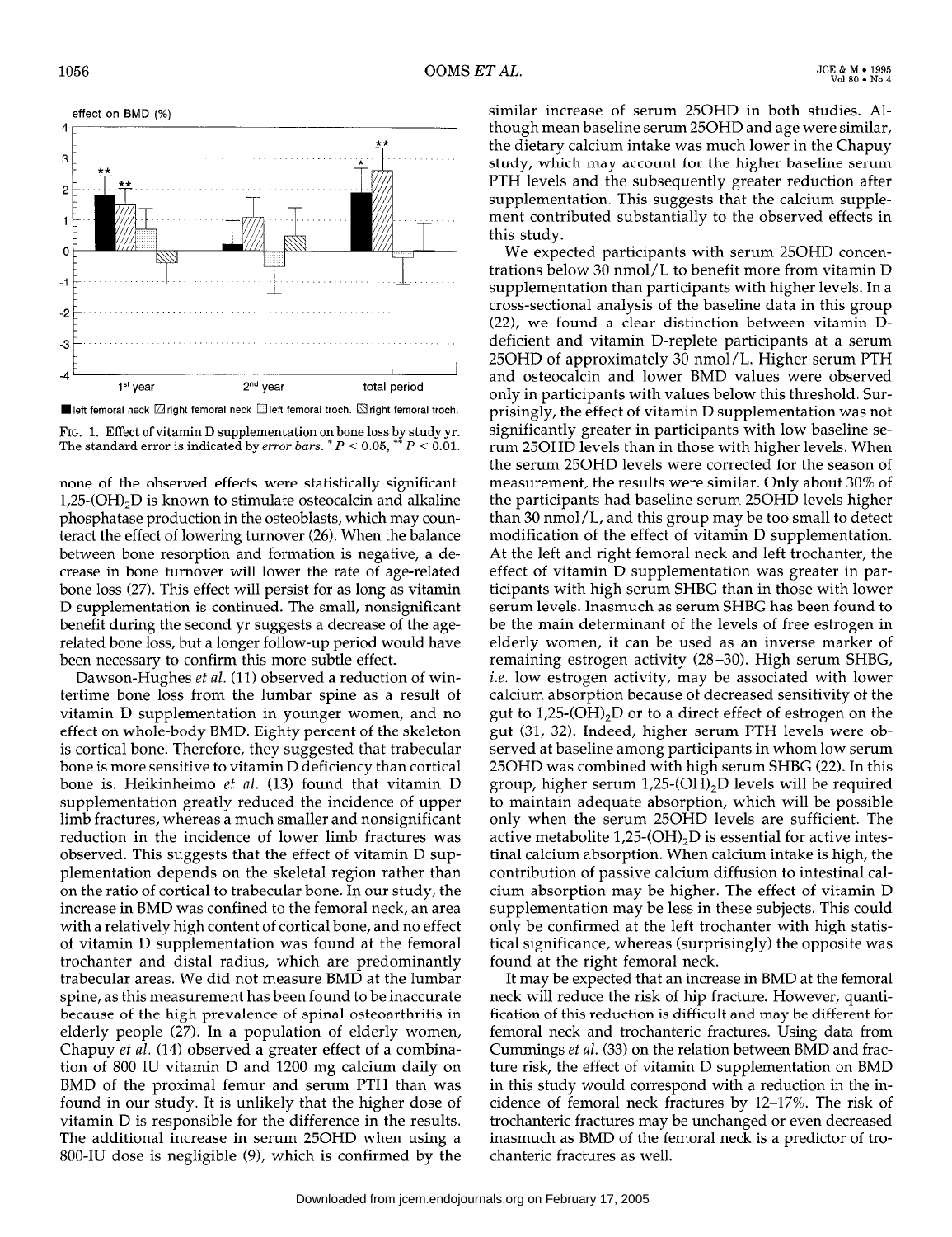As could be expected in an elderly population, the dropout rate was substantial. The total number of deaths was almost twice as high in the placebo group, which may bias the results. However, a higher number of frail elderly, who are more prone to bone loss, may have remained in the vitamin D supplemented group, so the true effect of vitamin D supplementation may be even greater rather than smaller.

We conclude that vitamin D supplementation with 400 IU daily slightly increases serum  $1,25$ -(OH)<sub>2</sub>D and lowers PTH secretion without side effects. Bone loss is prevented at the femoral neck but not at the femoral trochanter and distal radius. The effect is independent of the baseline vitamin D status, but our data suggest that elderly women with little remaining estrogen activity benefit more than women with greater remaining estrogen activity. Therefore vitamin D supplementation may be a safe method for the prevention of hip fractures in the elderly.

#### Acknowledgments

We thank Simon Velt and Rob Barto for the laborious task of measuring the vitamin D metabolites; Corrie Popp for measuring SHBG; Karin ten Kroode and colleagues from the department of Nuclear Medicine for the BMD measurements; Professor Roger Bouillon (LEGENDO, University of Leuven, Belgium) for measuring serum calcitonin; Wil Hackeng (formerly of the Laboratory for Endocrinological Chemistry, Bergwegziekenhuis, Rotterdam) for the measurements of PTH and osteocalcin; ihe Laboratory of Clinical Chemistry for other biochemical estimations; and Els Lommerse, Nel van de Kreeke, and Saskia van Bennekom for their invaluable contributions. This study would not have been possible without the help of the Unie van Vrijwilligers volunteers who arranged transportation and guided and assisted the participants. The trial medication was kindly provided by Duphar Nederland BV, Amsterdam, The Netherlands.

#### **References**

- $\overline{a}$ ,  $\overline{b}$  and  $\overline{c}$   $\overline{c}$  and  $\overline{c}$   $\overline{c}$   $\overline{c}$   $\overline{c}$   $\overline{c}$   $\overline{c}$   $\overline{c}$   $\overline{c}$   $\overline{c}$   $\overline{c}$   $\overline{c}$   $\overline{c}$   $\overline{c}$   $\overline{c}$   $\overline{c}$   $\overline{c}$   $\overline{c}$   $\overline{c}$   $\overline{c}$   $\overline{$ WJF, Netelenbos JC. 1987 Determinants of vitamin D status in patients with hip fracture and elderly control subjects. Am J Clin Nutr. 46:1005–1010.<br>2. Lester E, Skinner RK, Mills MR. 1977 Seasonal variation in serum
- 25-hydroxyvitamin D in the elderly in Britain. Lancet. 1:979-980.
- $\mathcal{L}_{\mathcal{D}}$  hydroxy via the  $\mathcal{L}_{\mathcal{D}}$  are checkly in Equation fracture: a prospectively set Sernbo I, Johnell O. 1993 Consequences of hip fracture: a prospective study over 1 year. Osteoporosis Int. 3:148-153.
- Parfitt AM, Gallagher JC, Heaney RP, Johnston CC, Neer R,  $\sum_{i=1}^{n}$  $\frac{1}{2}$  $P_{\text{min}}$  K and  $P_{\text{max}}$  is a linear contract and status among  $P_{\text{max}}$  status and status among  $P_{\text{max}}$
- 5. 6. patients, world fractures of the 1220 Franchi D status and patients with fractures neck of femur in Hong Kong. Bone. 11:365-368.
- 7. Lips P, Netelenbos JC, Jongen MJM, et al. 1982 Histomorphometric profile and vitamin D status in patients with femoral neck fracture. Metab Bone Dis Rel Res. 4:85-93.
- vinal definition  $\mu$ ,  $\mu$  in  $\mu$ ,  $\mu$  and  $\mu$  with  $\mu$  vertebral with  $\mu$ vitamin D deficiency in postmenopausal women with low vertebral bone mass. J Clin Endocrinol Metab. 72:628-634.
- Khaw KT, Sneyd MJ, Compston J. 1992 Bone density, parathyroid hormone and 25-hydroxyvitamin D concentrations in middle aged women. Br Med J. 305:273-277. Women, Br wied J,  $503.273 - 277$ .
- $Lips$ r, wiersinga A, van Ginkel FC, et al. 1966 The effect of vitamin D supplementation on vitamin D status and parathyroid function in elderly subjects. J Clin Endocrinol Metab. 67:644-650.<br>10. Francis RM, Peacock M, Storer JH, Davies AEJ, Brown WB, Nordin
- 

BEC. 1983 Calcium malabsorption in the elderly: the effect of treatment with oral 25-hydroxyvitamin D<sub>3</sub>. Eur J Clin Invest. 13:391-396.

- 11. Dawson-Hughes B, Dallal GE, Krall EA, Harris S, Sokoll LJ, Falconer G. 1991 Effect of vitamin D supplementation on wintertime and overall bone loss in healthy postmenopausal women. Ann Intern Med. 115:505-512.
- 12. Orwoll ES, McClung MR, Oviatt SK, Recker RR, Weigel RM. 1989 Histomorphometric effects of calcium or calcium plus 25-hydroxyvitamin  $D_3$  therapy in senile osteoporosis. J Bone Miner Res. 4:81-88.
- 13. Heikinheimo RL Inkovaara IA, Harju EL et al. 1992 Annual injectic of vitamin D and fractures of aged bones. Calcif Tissue Int. 51:105-110.
- 14. Chapuy MC, Arlot ME, Duboef F, et al. 1992 Vitamin D, and calcium to prevent fractures in elderly women. N Engl J Med. 327: 1637-1642.
- 15. Lips P, Ooms ME, Ter Schegget RM. 1990 Prevention of hip fractures in the elderly by vitamin D supplementation. In: Christiansen C, Overgaard K, eds. Osteoporosis 1990. Kobenhavn Denmark: Osteopress Aps; 604-606.
- 16 Elders PIM, Netelenbos IC, Lips P, et al. 1989 Perimenopausal bone mass and risk factors. Bone Miner. 7:289-299.
- 17. Lips P, van Ginkel FC, Netelenbos JC, Wiersinga A, van der Vijgh WJF. 1990 Lower mobility and markers of bone resorption in the elderly. Bone Miner. 9:49-57.
- 18. Hackeng WHL, Lips P, Netelenbos JC, Lips CJM, 1986 Clinic implications of estimation of intact parathyroid hormone (PTH) versus total immunoreactivity PTH in normal subjects and hyperparathyroid subjects. J Clin Endocrinol Metab. 63:447-453.
- 19. Jongen MIM, Kuipers S, van der Vijgh WJF, Lips P, Netelenb JC. 1988 Improvements in the simultaneous determination of calcidiol and calcitriol in human serum or plasma. J Clin Chem Clin Biochem. 26:25-28.
- 20. Brixen K, Nielsen HK, Eriksen EF, Charles P, Mosekilde L. 1989 Efficacy of wheat germ lectin-precipitated alkaline phosphatase in serum as an estimator of bone mineralization rate: comparison to serum total alkaline phosphatase and serum bone gla-protein. Calcif Tissue Int. 44:93-98.
- 21. Teerlink T, Tavenier P, Netelenbos JC. 1989 Selective determination of hydroxyproline in urine by high-performance liquid chromatography using precolumn derivatization. Clin Chem Acta. 183: 309-316.
- 22. Ooms ME, Lips P, Roos J, van der Vijgh WJF, Bezemer PD, Bouter LM. 1993 Bone mineral density of the hip and bone turnover are related to vitamin D status in elderly women. In: Christiansen C, Riis 8, eds. Proceedings 1993, Fourth International Symposium on Osteoporosis, Hong Kong. Denmark: Rødovre; 160-161.
- 23. Netelenbos JC, Jongen MJM, van der Vijgh WJF, Lips P, van Ginkel FC. 1985 Vitamin D status in urinary calcium stone formation. Arch Intern Med. 145:681-684.
- 24. Quesada JM, Mateo A, Jans I, Rodriguez M, Bouillon R. 1993 Calcitriol corrects deficient calcitonin secretion in the vitamin Ddeficient elderly. J Bone Miner Res. 9:53-57.
- $\alpha$ 5.  $\alpha$  *Partitional mineral mineral measurements*:  $\sim$  Reichel H, Koeffler H, Koeffler H, Norman Award H, Norman Award (1989 The role of the vitamin D,  $\sim$  1000 The vitamin D,  $\sim$  1000 The vitamin D,  $\sim$  1000 The vitamin D,  $\sim$  1000 The vitamin D,  $\sim$  1000 The vitam transient and steady state effects of the treatment in osteoporosis. Miner Electrolyte Metab. 273-287.
- $\frac{27.6}{27.6}$   $\frac{1}{27.6}$   $\frac{1}{27.6}$   $\frac{1}{27.6}$   $\frac{1}{27.6}$   $\frac{1}{27.6}$   $\frac{1}{27.6}$   $\frac{1}{27.6}$   $\frac{1}{27.6}$   $\frac{1}{27.6}$   $\frac{1}{27.6}$   $\frac{1}{27.6}$   $\frac{1}{27.6}$   $\frac{1}{27.6}$   $\frac{1}{27.6}$   $\frac{1}{27.6}$   $\frac{1}{27.6$ endocrine system in health and disease. N Engl J Med. 320:980-991.
- $\gamma$  cals and over, the Rotterdam Study. Bone inner,  $25.1 15.$ between age and bone mineral density in men and women aged 55 permetringe and bone maneral denoty in their disc models.
- 28. Selby C. 1990 Sex hormone binding globulin: origin, function and 29. van Hemert AM, Birkenhäger JC, de Jong FH, Vandenbroucke JP, van Hemert AM, Birkenhäger JC, de Jong FH, Vand
- van Hemert AM, Birkenhäger JC, de Jong FH, Vandenbroucke JP, Valkenburg HA. 1989 Sex hormone binding globulin in elderly women: a predictor of osteoporosis superior to endogenous oestro-<br>gens. Clin Endocrinol. 31:499–509.  $\frac{1}{2}$  being English BJ,  $\frac{1}{2}$ ,  $\frac{1}{2}$ ,  $\frac{1}{2}$ ,  $\frac{1}{2}$ ,  $\frac{1}{2}$
- $\boldsymbol{\mu}$  and  $\boldsymbol{\mu}$  and  $\boldsymbol{\mu}$  and  $\boldsymbol{\mu}$  and  $\boldsymbol{\mu}$  and  $\boldsymbol{\mu}$  and  $\boldsymbol{\mu}$  in  $\boldsymbol{\mu}$  and  $\boldsymbol{\mu}$  and  $\boldsymbol{\mu}$ estrogens and androgens in postmenopausal women with hip fractures. J Clin Endocrinol Metab. 54:115-120.